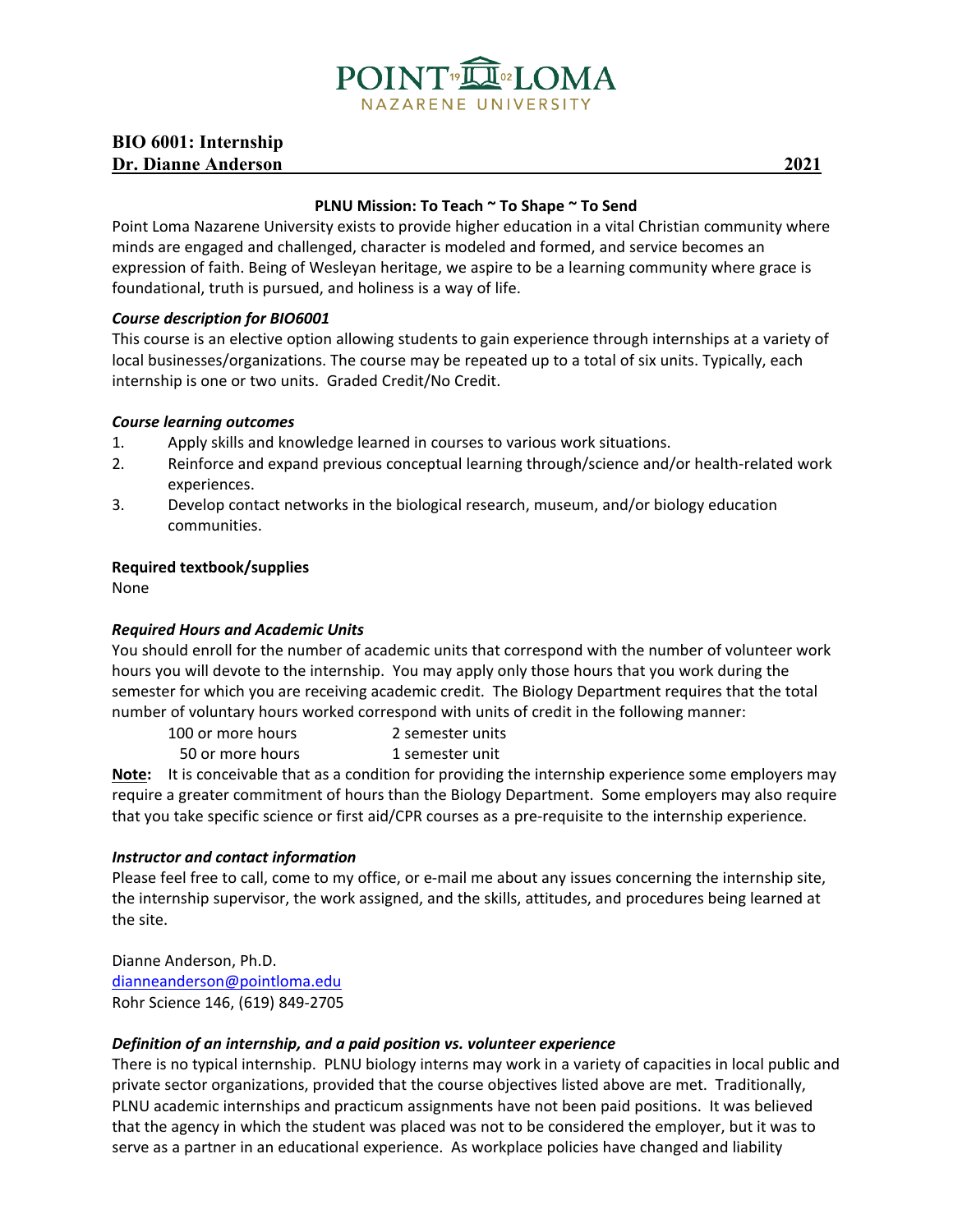concerns have arisen, the paid internship model has become common practice in some settings.

If an internship includes payment for services (i.e. stipends, minimum wage, etc.), this must be stated in writing by the agency or business providing the paid internship. These conditions must be approved by the supervising academic department prior to the first day of the internship experience.

You may not use current employment locations to count for credit unless the workplace also qualifies under the previously stated PLNU educational policies, and a specific assignment is agreed upon. This determination must be made in consultation with the faculty supervisor. Past employment or volunteer work may NOT be used for retroactive academic credit.

It remains the goal that agencies and businesses will be located by the academic departments and will participate with the University to provide valuable educational experiences, whether paid positions or not. Non-paid experiences can be mutually beneficial to both the sponsoring agency and the student.

#### *Class sessions and attendance*

This course will not have any face-to-face meetings because the entire experience will take place at the internship site. Attendance at the internship site, both in terms of showing up on time and completing the agreed-upon hours, is crucial in this course.

#### *Assignments and grading*

Internships are graded as credit/no credit. To earn credit, students must complete and submit the internship contract, as well as monthly internship reports, and a final summary report. If you: (1) work the hours to which you have committed, (2) work in a manner which is satisfactory to your supervisor; and (3) turn in all reports as required, then you will receive a grade of Credit. This will neither raise nor lower your GPA, but will provide you with upper division units that count toward graduation. A No Credit grade will result in no units being awarded. Students failing to submit reports in a timely manner may be dropped from the course.

#### **Individual assignments**

- 1. You are required to complete a PLNU Academic Internship Contract (pages 5 and 6 of this document) and submit a pdf to Canvas no later than 4:30 p.m. on Friday of the second full week of classes unless you need an extension due to scheduling at the internship site. The person who is to supervise you at your internship work place must sign as your on-site supervisor, and Dr. Anderson must sign as your department sponsor. Please be as precise as possible in specifying your duties as an intern and the skills you hope to develop, as well as stating some of the previously learned textbook or laboratory concepts you hope to apply in the internship workplace. Your internship should not be considered valid for academic credit until your contract has been approved and signed by both your immediate supervisor and by Dr. Anderson.
- 2. You must submit a monthly progress report. Each report should include 1) a record of hours worked 2) a brief summary of your activities and 3) some reflection on what you are learning. See the last page of this document for the template for these reports.
- 3. The Final Internship Report must be submitted to Canvas by the last Friday of classes. It should include your daily journal in which you briefly summarize your work experiences on a day-to-day basis and keep track of your hours. It should also include a typed report of no longer than three pages in which you summarize the impact that the experience has had on you as an individual and on your career goals. **(Repeatedly missing deadlines or failing to turn in reports may result in a grade of NC)**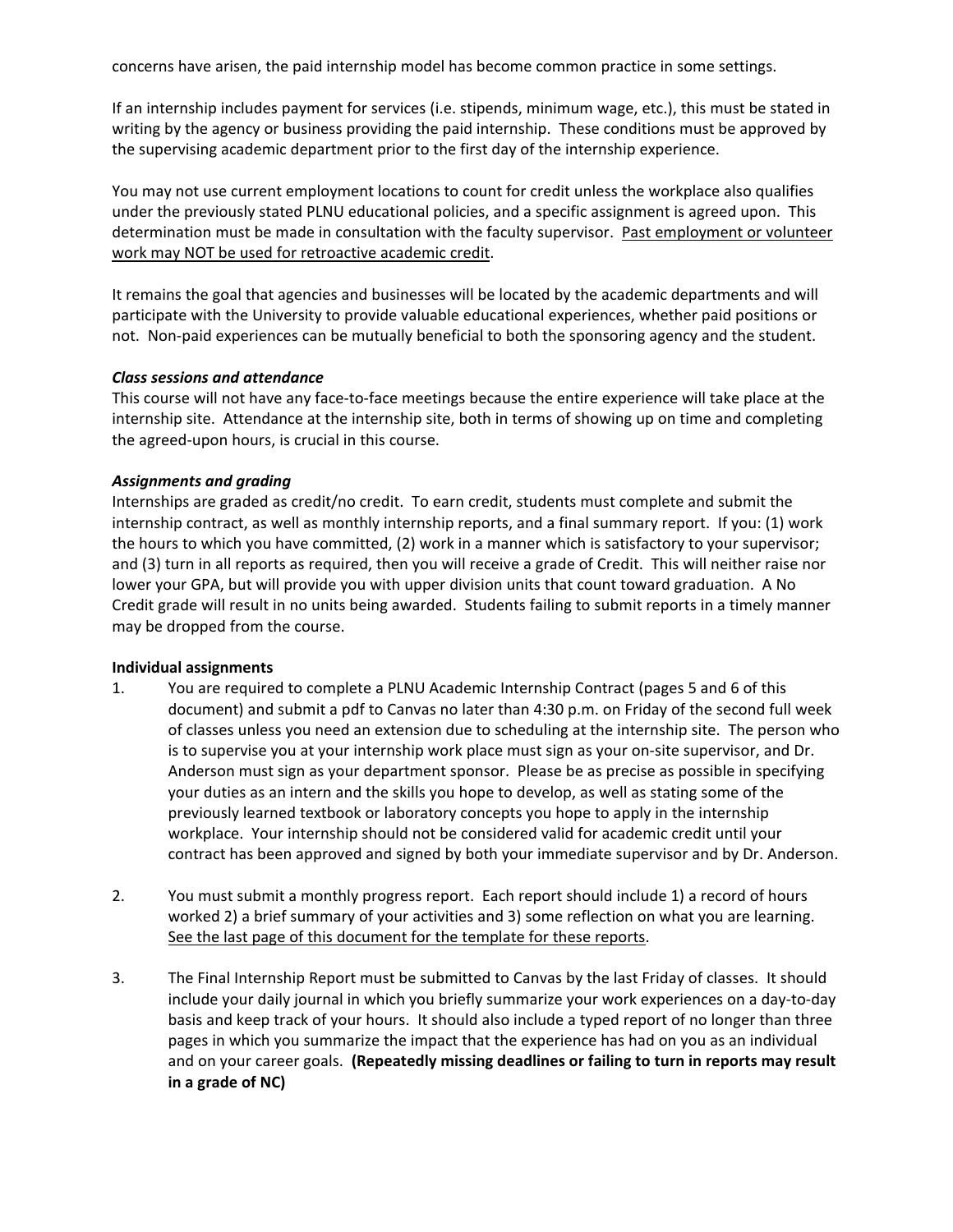### **Instructor's Rights**

Dr. Anderson reserves the right to contact your on-site supervisor by mail, telephone, facsimile, or in person for any reason that is deemed necessary. Dr. Anderson may also reject any contract or report that does not satisfy the Department's requirements. If evidence of dishonesty is discovered after a grade of Credit has been assigned, the students grade may be retroactively changed to No Credit.

### **Suggestions for Interns**

Represent PLNU well. The San Diego-area communities form their impression of PLNU students and graduates in part on the basis of the example that you provide! Impressions are nothing more than collections of individual incidents. Look for ways to make yourself valuable to your internship supervisor. Make meaningful suggestions and be willing to be a part of the implementation to those suggestions.

## GENERAL PLNU POLICIES

## **INCOMPLETES AND LATE ASSIGNMENTS**

All assignments are to be submitted/turned in by the beginning of the class session when they are due—including assignments posted in Canvas. Incompletes will only be assigned under extremely unusual circumstances.

## **PLNU SPIRITUAL CARE**

### **Mission Valley:**

PLNU strives to be a place where you grow as a whole person. To this end we provide resources for our Graduate and Adult Degree Completion students to encounter God and grow in their Christian faith. At the Mission Valley (MV) campus we have an onsite chaplain, Rev. Gordon Wong, who is available during class break times across the week. If you have questions for, desire to meet or share a prayer request with Rev. Wong you can contact him directly at [mvchaplain@pointloma.edu](mailto:mvchaplain@pointloma.edu) or [gordonwong@pointloma.edu.](mailto:gordonwong@pointloma.edu) Rev. Wong's cell number is 808-429-1129 if you need a more immediate response.

In addition, on the MV campus there is a prayer chapel on the third floor which is open for use as a space set apart for quiet reflection and prayer.

## **PLNU COPYRIGHT POLICY**

Point Loma Nazarene University, as a non-profit educational institution, is entitled by law to use materials protected by the US Copyright Act for classroom education. Any use of those materials outside the class may violate the law.

# **PLNU ACADEMIC HONESTY POLICY**

Students should demonstrate academic honesty by doing original work and by giving appropriate credit to the ideas of others. Academic dishonesty is the act of presenting information, ideas, and/or concepts as one's own when in reality they are the results of another person's creativity and effort. A faculty member who believes a situation involving academic dishonesty has been detected may assign a failing grade for that assignment or examination, or, depending on the seriousness of the offense, for the course. Faculty should follow and students may appeal using the procedure in the university Catalog. See the **Academic Honesty Policy** in the Graduate and Professional Studies Catalog for definitions of kinds of academic dishonesty and for further policy information.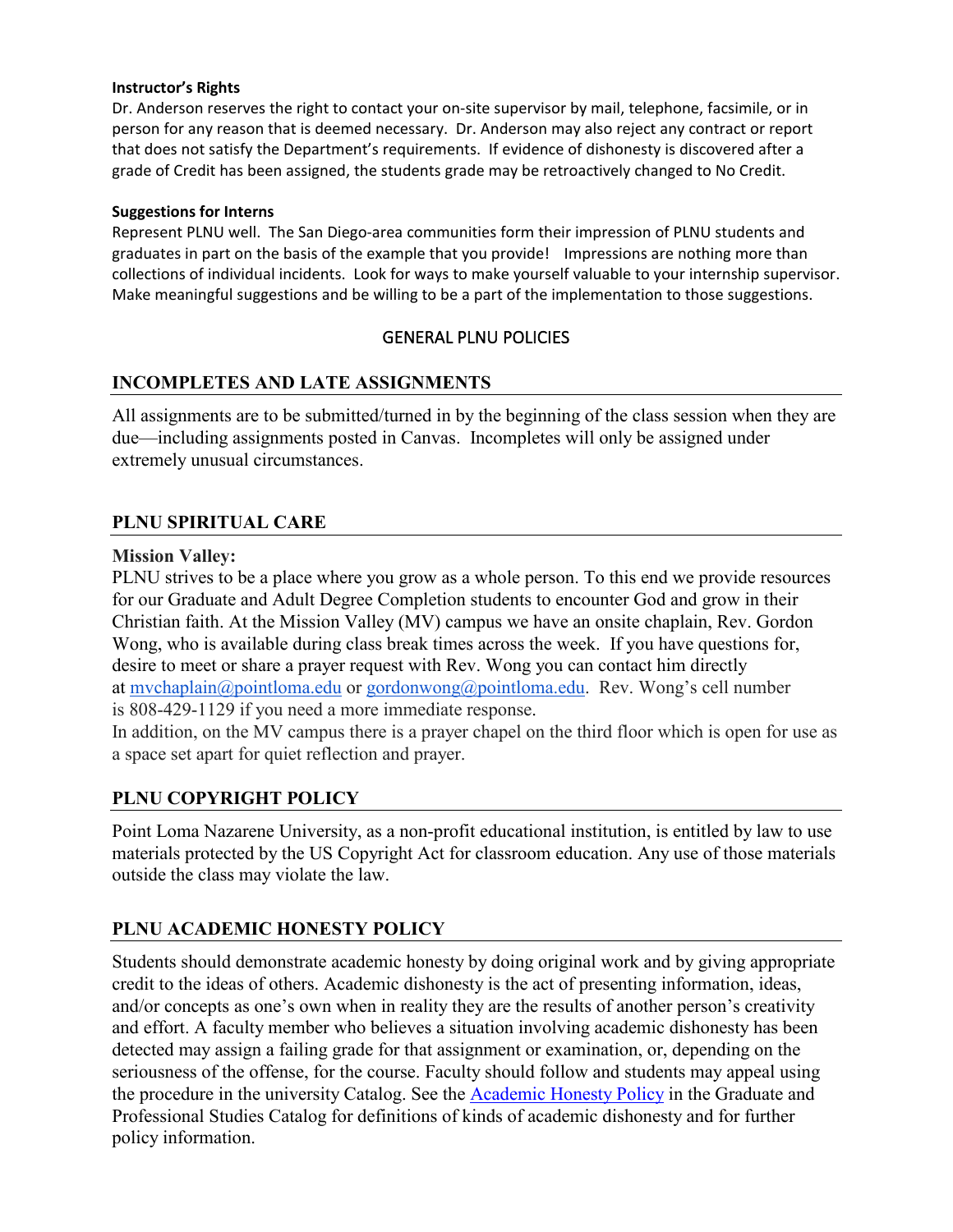# **PLNU ACADEMIC ACCOMMODATIONS POLICY**

While all students are expected to meet the minimum standards for completion of this course as established by the instructor, students with disabilities may require academic adjustments, modifications or auxiliary aids/services. At Point Loma Nazarene University (PLNU), these students are requested to register with the Disability Resource Center (DRC), located in the Bond Academic Center, located in the Bond Academic Center [\(DRC@pointloma.edu](mailto:DRC@pointloma.edu) or 619-849- 2486). The DRC's policies and procedures for assisting such students in the development of an appropriate academic adjustment plan (AP) allows PLNU to comply with Section 504 of the Rehabilitation Act and the Americans with Disabilities Act. Section 504 prohibits discrimination against students with special needs and guarantees all qualified students equal access to and benefits of PLNU programs and activities. After the student files the required documentation, the DRC, in conjunction with the student, will develop an AP to meet that student's specific learning needs. The DRC will thereafter email the student's AP to all faculty who teach courses in which the student is enrolled each semester. The AP must be implemented in all such courses.

If students do not wish to avail themselves of some or all of the elements of their AP in a particular course, it is the responsibility of those students to notify their professor in that course. PLNU highly recommends that DRC students speak with their professors during the first two weeks of each semester about the applicability of their AP in that particular course and/or if they do not desire to take advantage of some or all of the elements of their AP in that course.

## **USE OF TECHNOLOGY**

In order to be successful in the online environment, you'll need to meet the minimum technology and system requirements; please refer to the *[Technology and System Requirements](https://help.pointloma.edu/TDClient/1808/Portal/KB/ArticleDet?ID=108349)* information. Additionally, students are required to have headphone speakers compatible with their computer available to use. If a student is in need of technological resources please contact [student-tech](mailto:student-tech-request@pointloma.edu)[request@pointloma.edu.](mailto:student-tech-request@pointloma.edu)

Problems with technology do not relieve you of the responsibility of participating, turning in your assignments, or completing your class work.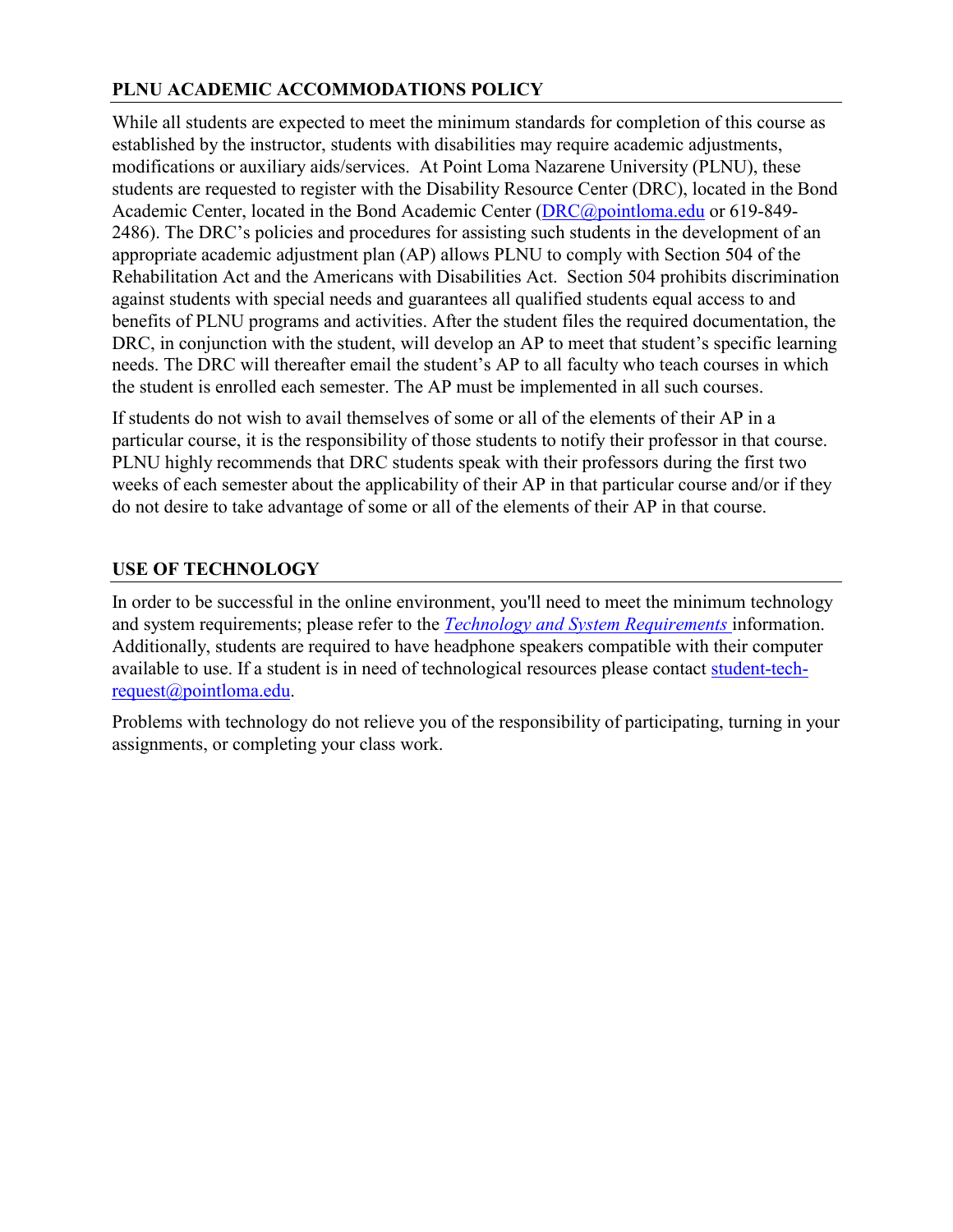### **PLNU ACADEMIC INTERNSHIP CONTRACT Department of Biology, Point Loma Nazarene University 3900 Lomaland Drive, San Diego, CA 92106 619-849-2705**

Submission of this completed form is required for all biology department-sponsored internships.

### **I. Requirements:**

- A. Obtain initial approval for internship from Dr. Anderson.
- B. Scan and submit the Academic Internship contract with both your signature and the signature of the on-site supervisor via Canvas **before the end of second week of classes.**
- C. Submit reports via Canvas at the beginning of each month throughout the semester.
- D. Submit Final Report (daily journal plus typed report) via Canvas before the **last Friday of classes.**

### **II. Internship information**

| Name of graduate student:              |                                    |
|----------------------------------------|------------------------------------|
| Name of PLNU internship supervisor     | Dianne Anderson - program director |
| Company/organization name              |                                    |
| Company/organization address           |                                    |
|                                        |                                    |
| Name of on-site supervisor             |                                    |
| On-site supervisor e-mail              |                                    |
| AND phone number                       |                                    |
| Total PAID (if required by             |                                    |
| company/organization) internship hours |                                    |
| Total UNPAID internship hours          |                                    |
| Expected number of hours per week to   |                                    |
| be spent in internship                 |                                    |

### **III. Credit information**

Internships are generally for 1 unit (50 hours) or 2 units (100 hours); only under rare circumstances will a 3 unit (150 hours) be approved by the PLNU program director.

Internship Semester Units:

**Note:** Registration for BIO 6001C internship must be complete ("C" indicates in California – contact program director regarding internships outside California)

(Continued…)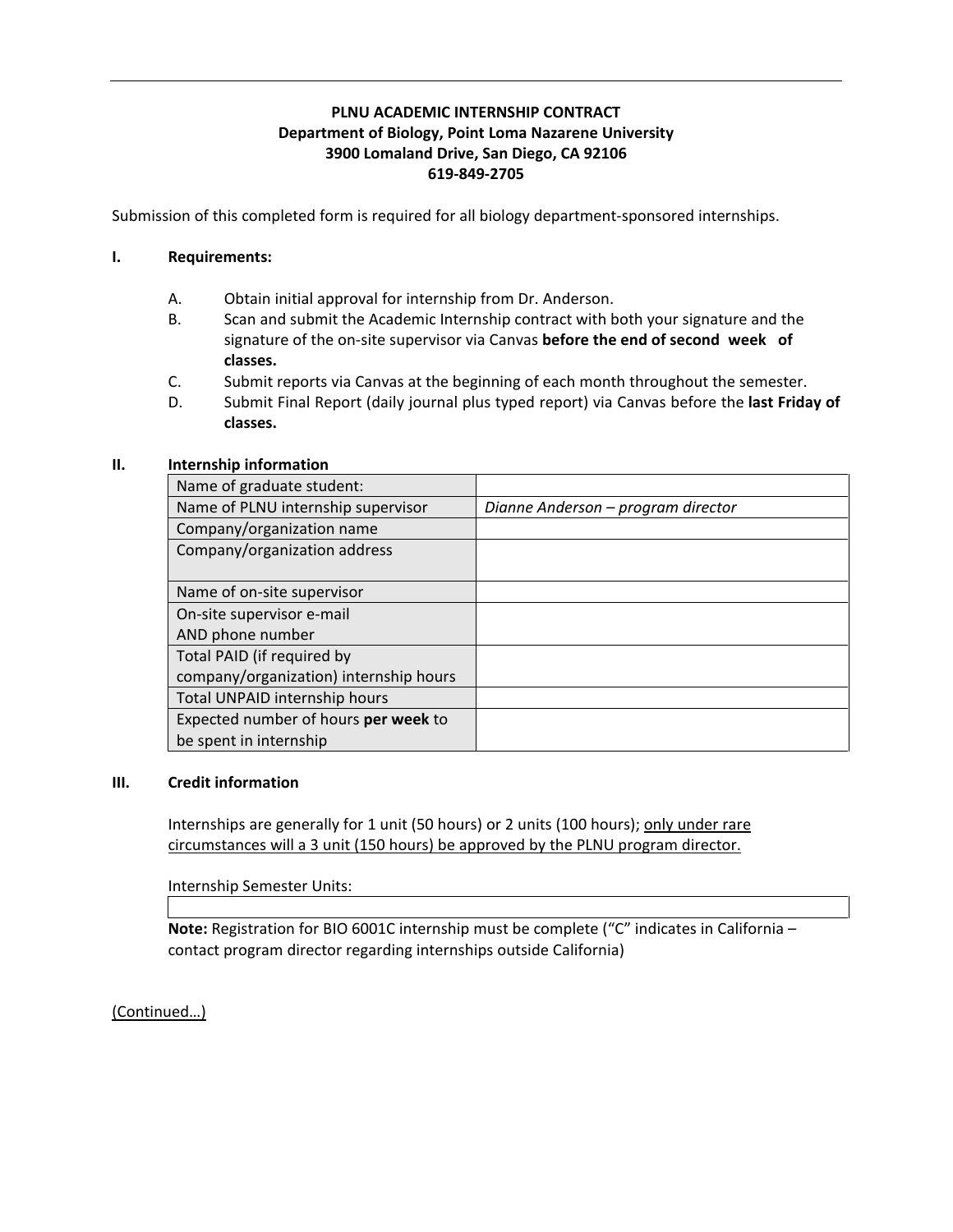#### **IV. Academic information**

Student must complete the following information in conjunction with the on-site supervisor. **Due at the end of the second week of the semester**.

A. Student's anticipated responsibilities and duties:

*Note: Internships in teaching labs should involve mostly one-on-one interaction with students and very little or no grading of papers.* 

B. Relationship of internship to student's academic and vocational goals:

C. Pertinent background/coursework experience:

D. Supervisory Resources (people, reference materials, etc.):

#### **SIGNATURES:**

| On-site supervisor |  |
|--------------------|--|
| Student            |  |
| PLNU supervisor    |  |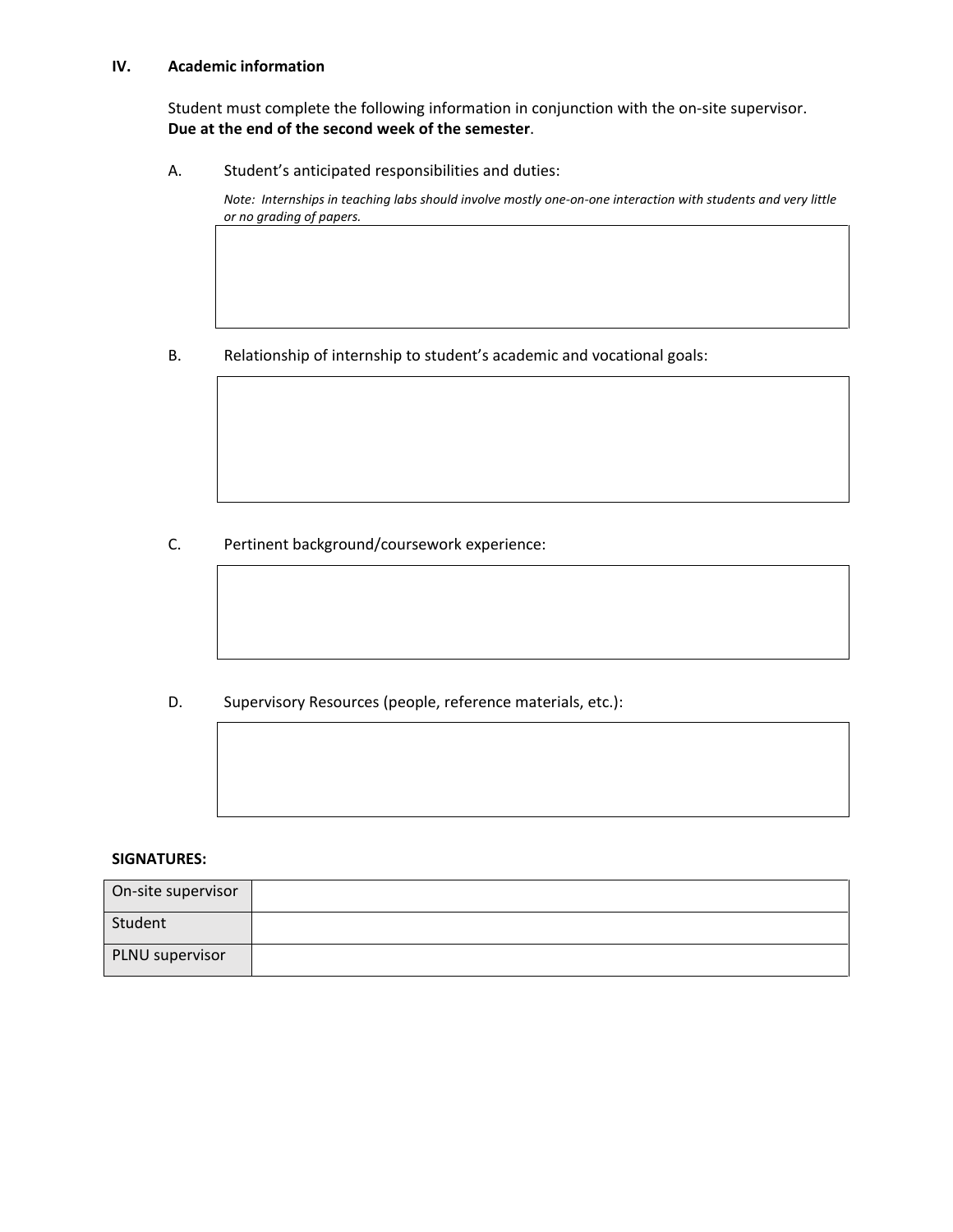

## **Internships (Supervised Field Experiences): Student Acknowledgement & Confirmation** *Office of Institutional Effectiveness*

Dear PLNU Student:

State authorization is a formal determination by a state that Point Loma Nazarene University is approved to conduct activities regulated by that state. In certain states outside California, Point Loma Nazarene University is unable to offer internship/field experience opportunities. Prior to enrolling in this internship, you are required to consult with your professor to determine whether the internship is located in an authorized state. Instructor permission is required prior to enrolling in the internship. Refer to the map below to view information about activities that may be prohibited outside California.

**<https://www.pointloma.edu/offices/office-institutional-effectiveness-research/disclosures>**

(Click in the yellow box to the right of each item to enter your response):

**Student Name: PLNU Identification Number: PLNU Identification Number: Major:** Major: **Type of Internship: Major: Type of Internship:** 

**State where internship is located:** 

 $\Box$  By checking this box, I confirm that the foregoing information I provided is accurate and true. I understand that I may not be eligible to participate in internships in states where PLNU is not authorized to conduct supervised field experiences. I affirm that the internship to which I'm applying is state authorized and/or exempt for PLNU students.

 $\square$ By checking this box, I confirm that I have read and understand PLNU's information about state authorizations: **[https://www.pointloma.edu/offices/office-institutional-effectiveness](https://www.pointloma.edu/offices/office-institutional-effectiveness-research/disclosures)[research/disclosures](https://www.pointloma.edu/offices/office-institutional-effectiveness-research/disclosures)**

**Internship Course Numbers: C = California vs. E = External**

 **\_\_\_\_\_\_\_\_\_\_\_\_\_\_\_\_\_\_\_\_\_\_\_\_\_\_\_\_\_\_\_**

If your professor grants permission \*and\* your internship is located in **California**, enroll in the course designated, "C."

If your professor grants permission \*and\* your internship is **externa**l to California, enroll in the course designated, "E."

Printed Name.

Signature: \_\_\_\_\_\_\_ Date: